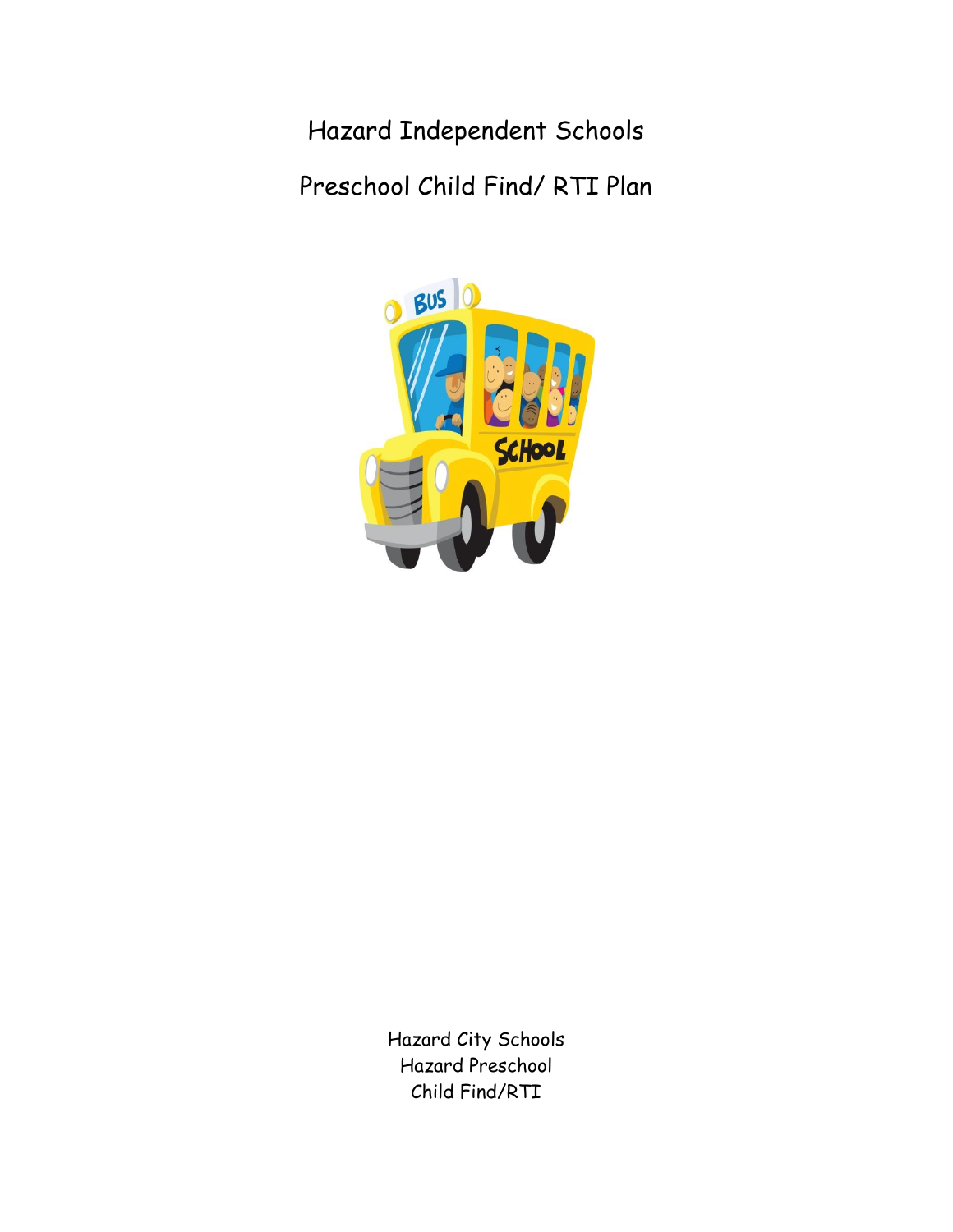# HAZARD PRESCHOOL

### **Child/Find Team**

The child find/RTI team is responsible for meeting to discuss children's progress, analyze data, determine specific problem areas, and to make other decisions relevant to this process. Team members include, but are not limited to, the LEA/Early Childhood Coordinator, Program Specialist, Children Services Team members, teachers and other professionals.

### **First Steps Interventions**

First Steps services are accepted as prior interventions. Children who transition from First Steps that currently receive interventions do not go through the Child Find/RTI process.

#### **Curriculum**

The classroom teachers utilize the Creative Curriculum program for daily instruction.

### **Screening**

All children are screened as part of Child Find requirements. A Standardized screening instrument is used, and if a child's results warrant interventions, an intervention plan will be developed during the exit interview with the parent.

Preschool will begin intervention for the specific area(s) in which the child shows a potential delay. Preschool will provide interventions for a specified time (for a minimum of twice a week for 4 weeks depending on the child's individual needs and other factors) and document the progress twice on the form provided.

At the end of intervention parents are notified with a follow up on the child's progress. IF the child made progress then no further action is needed. For children who showed progress, no follow up is needed by the Hazard Independent District/Preschool. However, in effort to help the child continue to develop their skills, parents will be provided a copy of the KY Early Childhood Standards Parent Guide and trained on how to use it effectively.

For Children who did not show adequate progress, an ARC (Admissions and Release Committee) meeting will be scheduled to discuss referral. The intervention progress monitoring forms will be used by the ARC, along with other available data, to determine if further evaluation is warranted. If referring, follow Hazard City Schools policies and procedures for due process)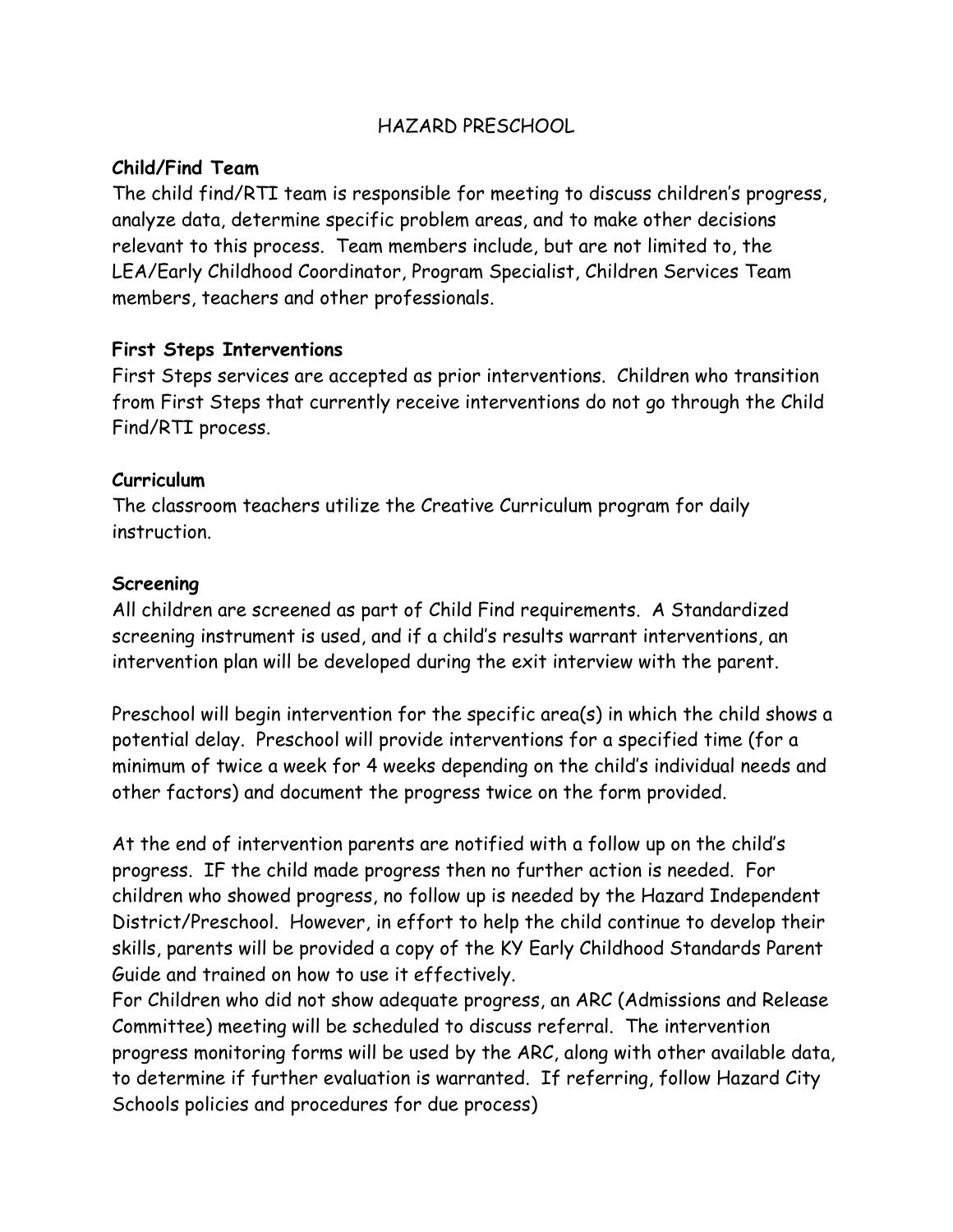### **Program/Interventions**

Preschool provides intervention focused specifically on the child's area(s) of potential delay for several weeks.

### Related Service Providers

The LEA/Early Childhood Coordinator may consult related service professionals as needed to support intervention process, including but not limited to, Speech/Language Pathologists, Occupational Therapist, Physical Therapists, etc….

# On-Going Plan Development

Per recommendation of the KDE (Kentucky Department of Education), the Child Find Team will be responsible for annually reviewing the plan and procedures for children who need interventions.

> Hazard City Schools Hazard Preschool Child Find/RTI